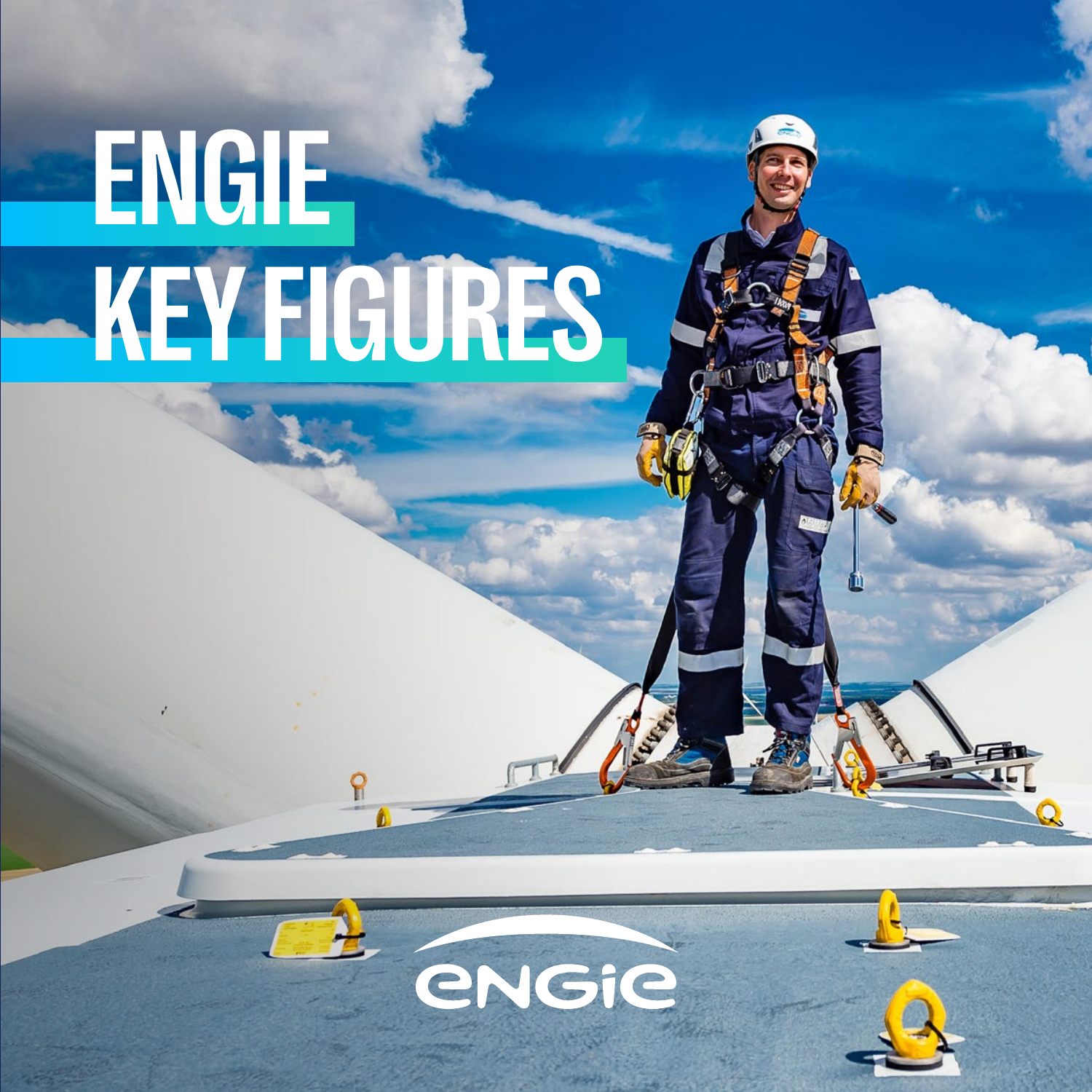

ENGIE's purpose ("raison d'être") is to act to accelerate the transition towards a carbon-neutral economy, through reduced energy consumption and more environmentally-friendly solutions.

The purpose brings together the company, its employees, its clients and its shareholders, and reconciles economic performance with a positive impact on people and the planet.

ENGIE's actions are assessed in their entirety and over time.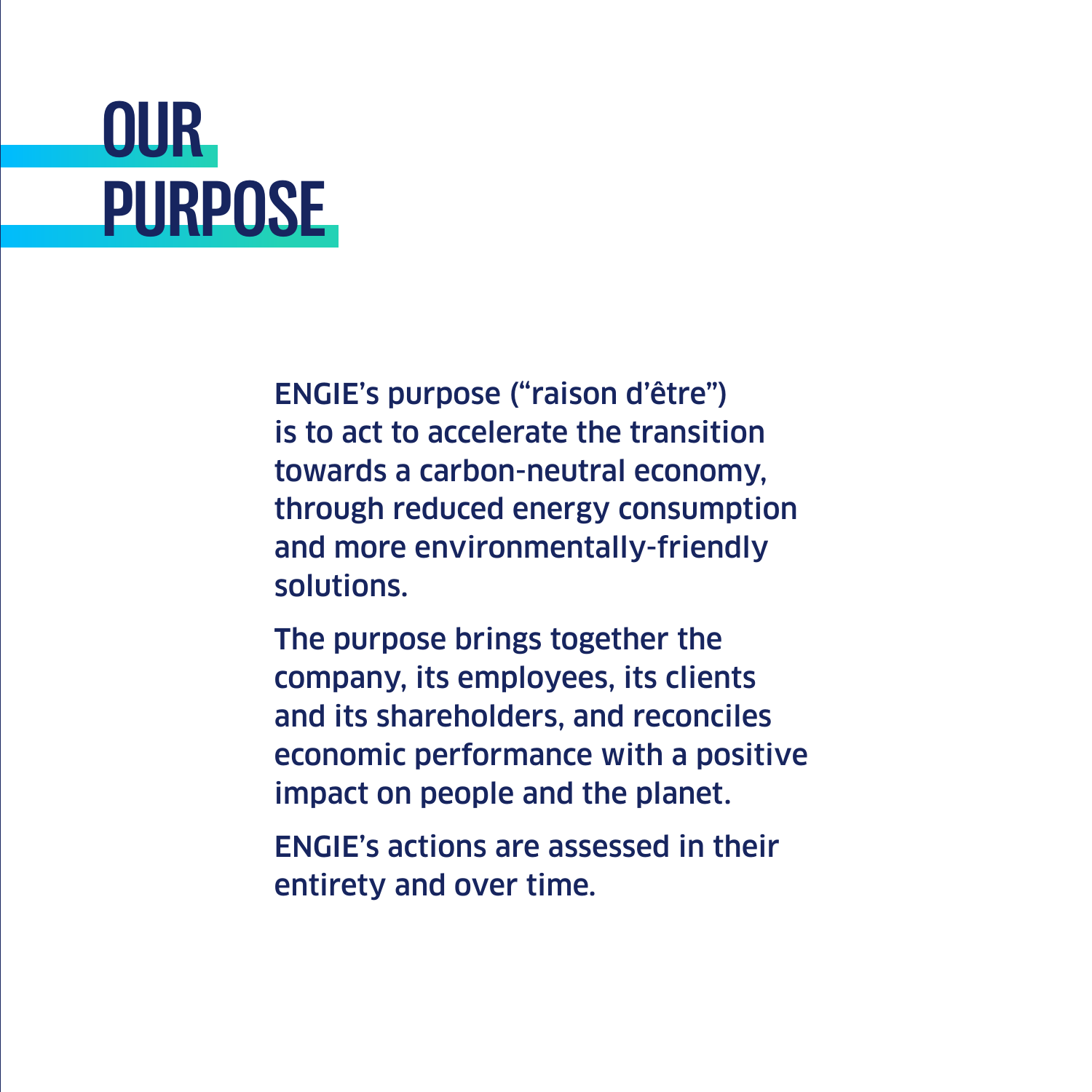

## **OUR STRATEGY**

We are engaged for an affordable, reliable, and sustainable growth, based on 4 main axes.

#### **Simplify and refocus**

our organization by focusing on our 4 core activities and by refocusing on thirty countries by 2023.

#### **Adapt** our

organization with a strengthened industrial approach.

#### **Accelerate** our

investments in renewables and local energy infrastructures.

#### **Strengthen** our commitment for energy transition to achieve Net Zero Carbon by 2045.

#### **TARGETS FOR 2030**

### 58%

of renewable electricity production capacities

#### **A balance** of women and men in management

### 45 Mt CO<sub>2</sub>eq

of emissions avoided through the use of ENGIE products and services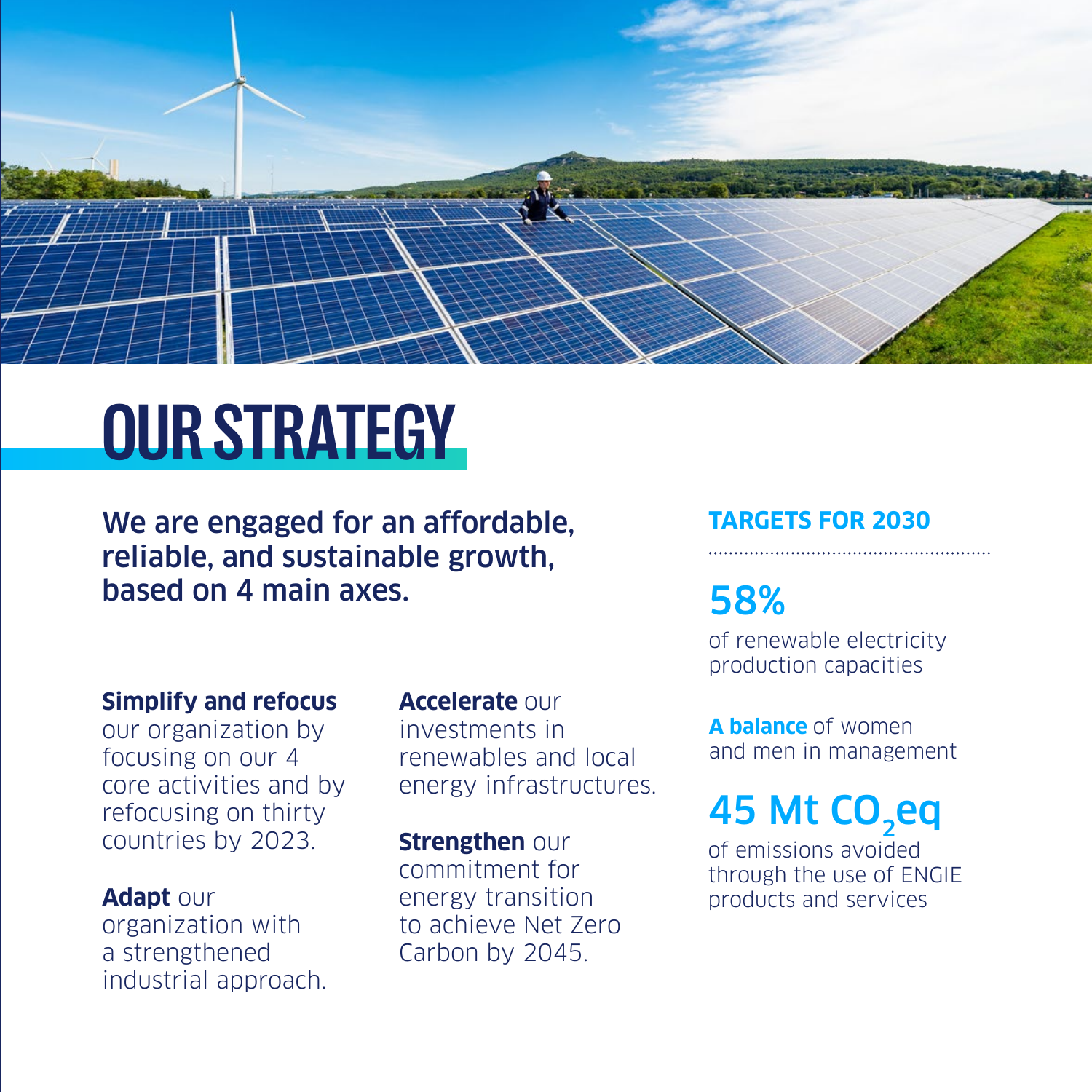# **ENGIE IN 2021**

### Group profile

€6.1bn EBIT\*

### €4.3bn in growth CAPEX

#### We have **We produce**

### 100.3 GW

of installed electricity production capacity

426 TWh of electricity

### We reduce our environmental impact

## 26 Mt  $CO$ <sub>,</sub>eq

of emissions avoided by our customers through the use of ENGIE products and services\*\*

### We support access to energy

## 7 million

beneficiaries with access to sustainable energy since 2018

### We are committed to green funding

### $£14.3$ hn Over

in green bonds issued since 2014

*\* "EBIT" : earnings before interest and taxes. €0,4bn Energy Solutions, €1,2bn Renewables, €2,3bn Networks, €1,2bn Thermal generation, €0,2bn Energy supply, €0,9bn other activities. \*\* without EQUANS.*

We have investing in the future

€138m in Research & Development

### €180m

in ENGIE New Ventures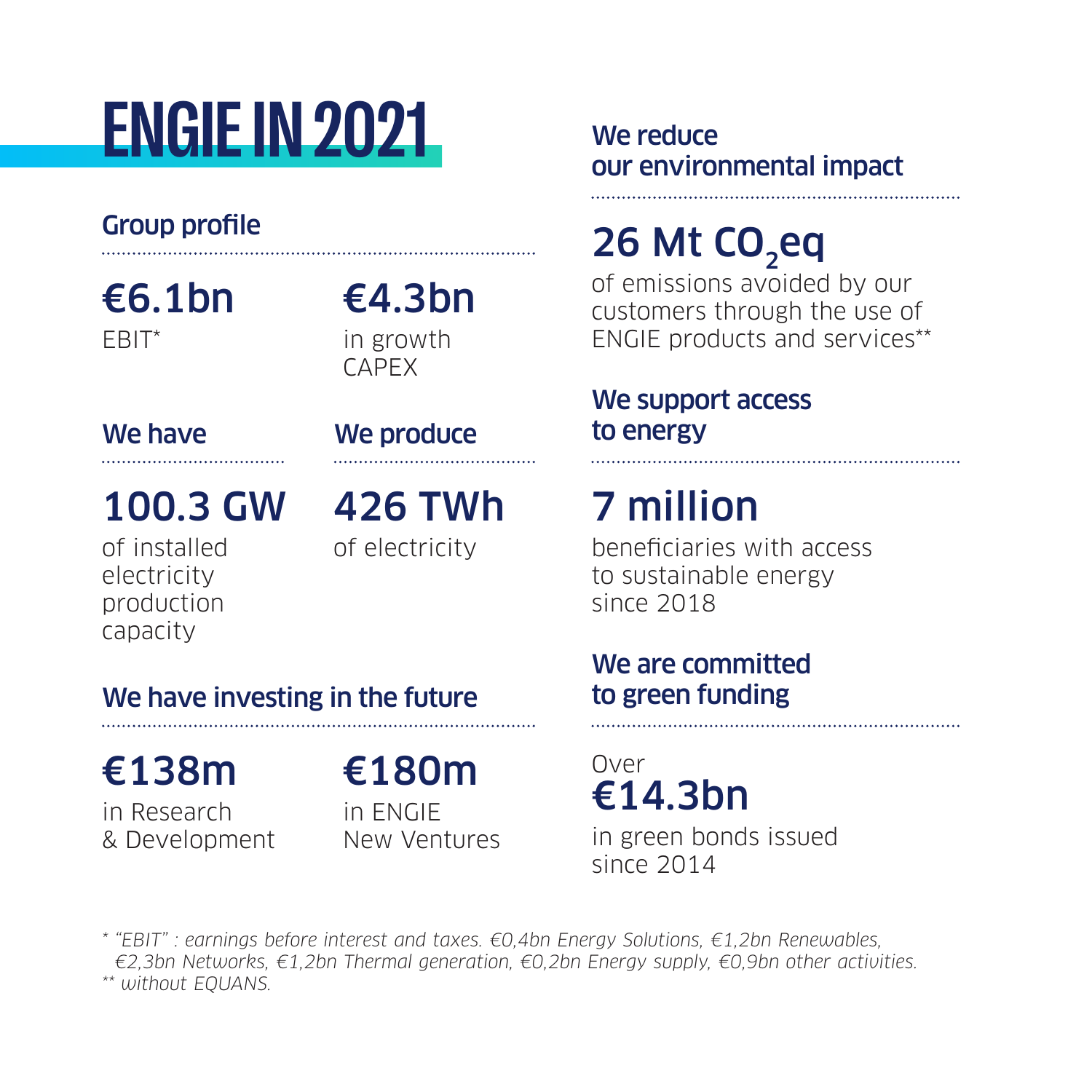

# **WOMEN AND MEN AT ENGIE**

101,504 employees worldwide\*

15 522 recruitments worldwide\*

28.9% of women in the management of the Group

82% of employees attended training\*

83% employee commitment

*\* without EQUANS*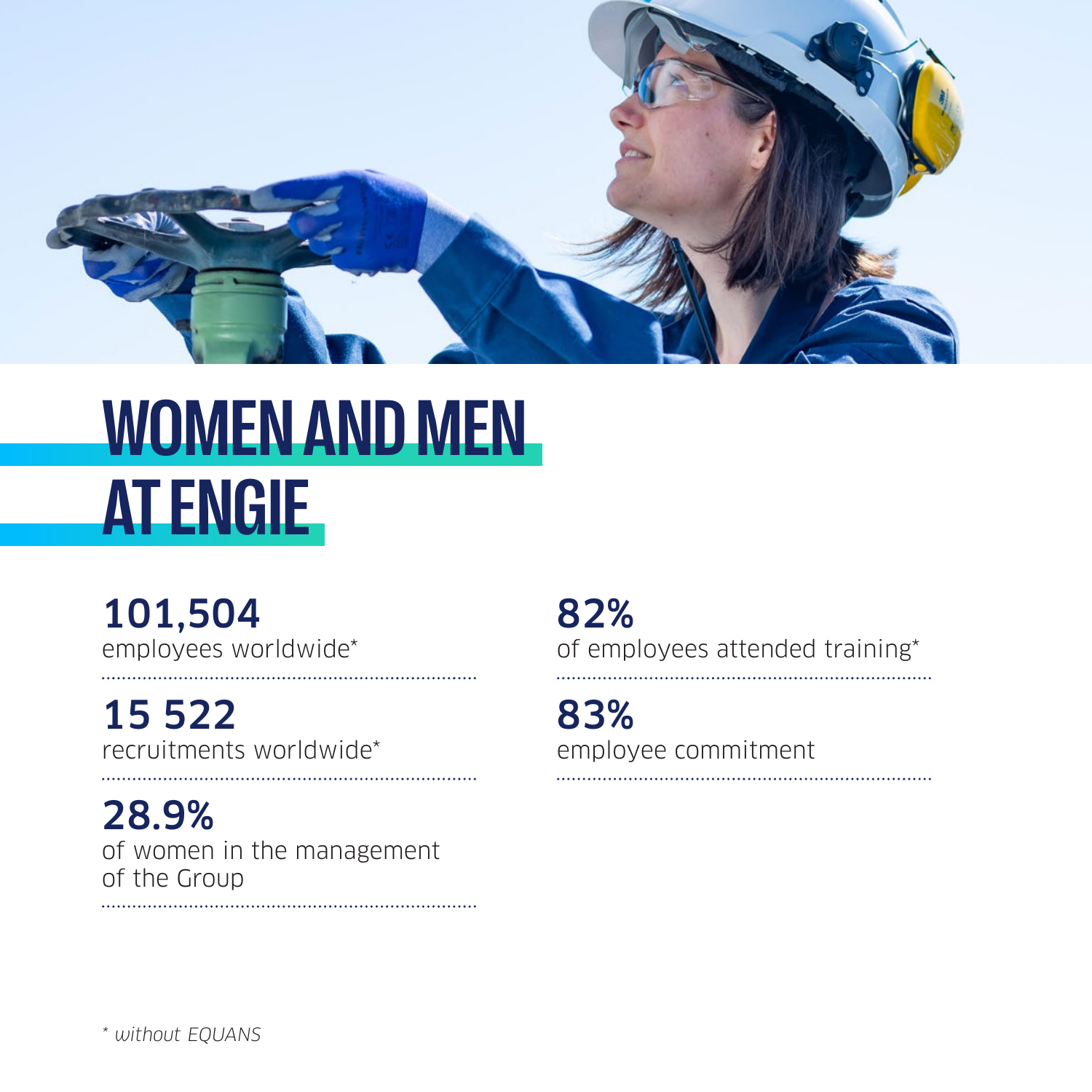

## **Renewables**

### Producing low-carbon electricity

## €1.2bn EBIT

**1st** in wind and solar in France

- 1st independent power producer in Brazil
- 
- 2nd in the world for electricity<br>purchases (PPA)

### 34 GW

of installed capacity @100% by the end of 2021

### **KEY OBJECTIVES**

**+ 4 GW**  of additional renewables capacity per year by 2025, then 6 GW per year from 2026 to reach 80 GW by 2030.

### 34.2 GW

installed renewables capacity

17.9 GW hydroelectricity  $11.8$  GW wind\* 4.2 GW solar 0.3 GW others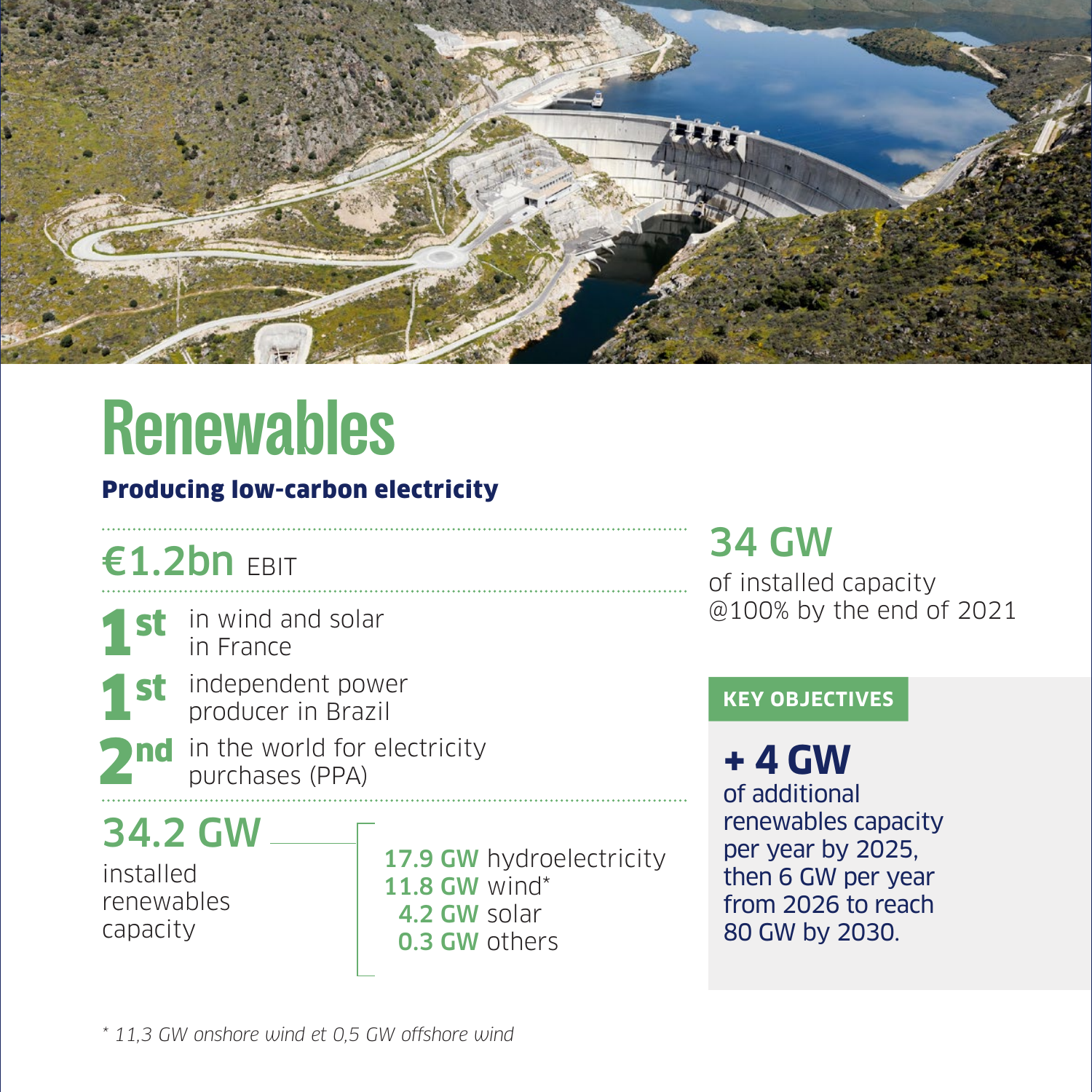

# **Energy Solutions**

### Develop local and decarbonized energy networks

### €0.4bn EBIT

1 st cooling network operator<br>in the world

**More** than 65.000 energy assets operated uldil 65.000 energy assets operated<br>within buildings worldwide

### 23 GW

of decentralized energy installed capacity

**+ 8 GW**  of additional capacity by 2025 in local low-carbon energy networks.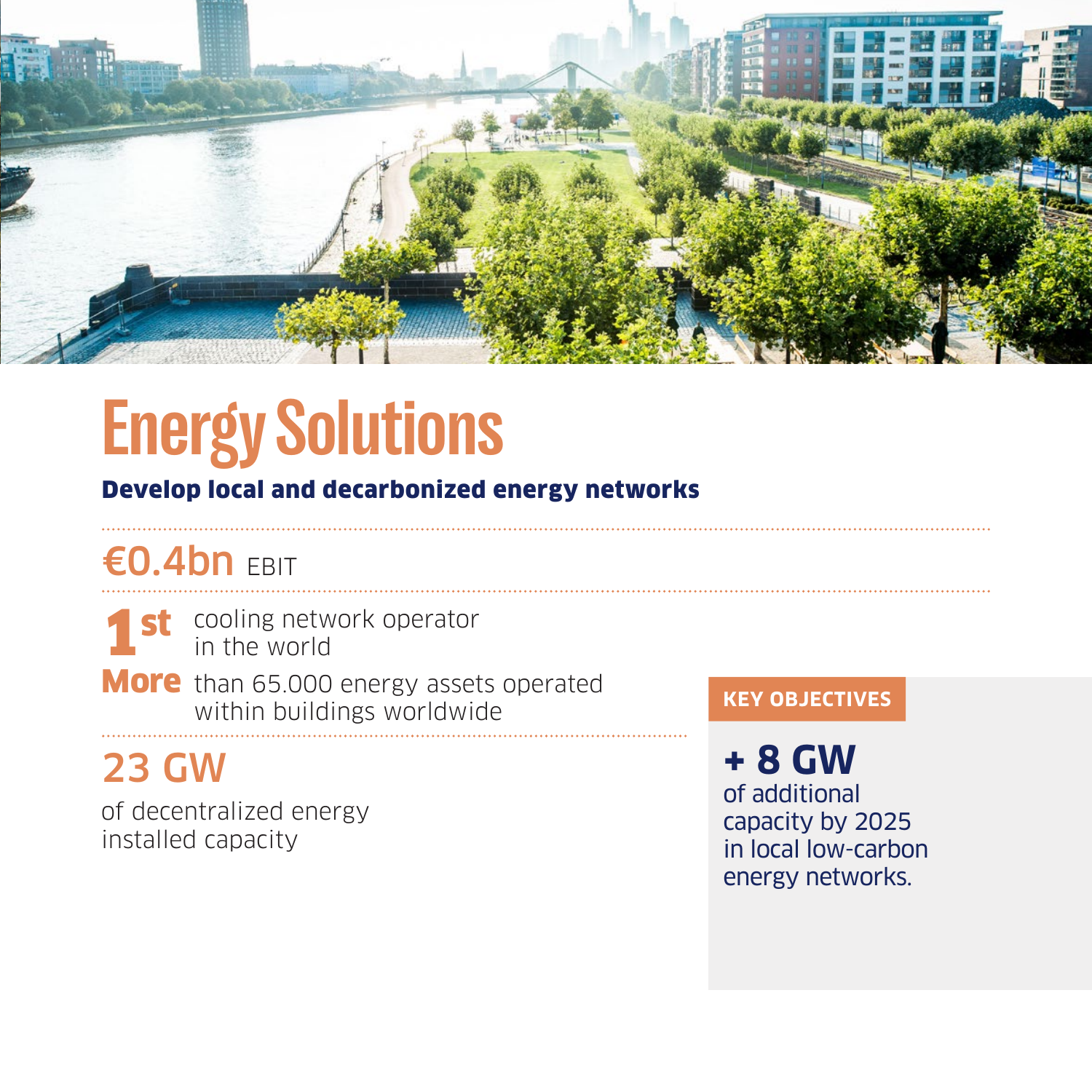

## **Networks**

Delivering affordable energy for customers, with our gas and electricity networks

### €2.3bn EBIT

- **1st** gas infrastructure operator in Europe (transport network, distribution network, underground storage and LNG terminals)
	- st operator of biomethane production sites in France via ENGIE Bioz

More than 250,000 km

of distribution network worldwide

More than 5,600 km

of electricity transmission networks

### **KEY OBJECTIVES**

**4 TWh**  of biomethane in France for 2030.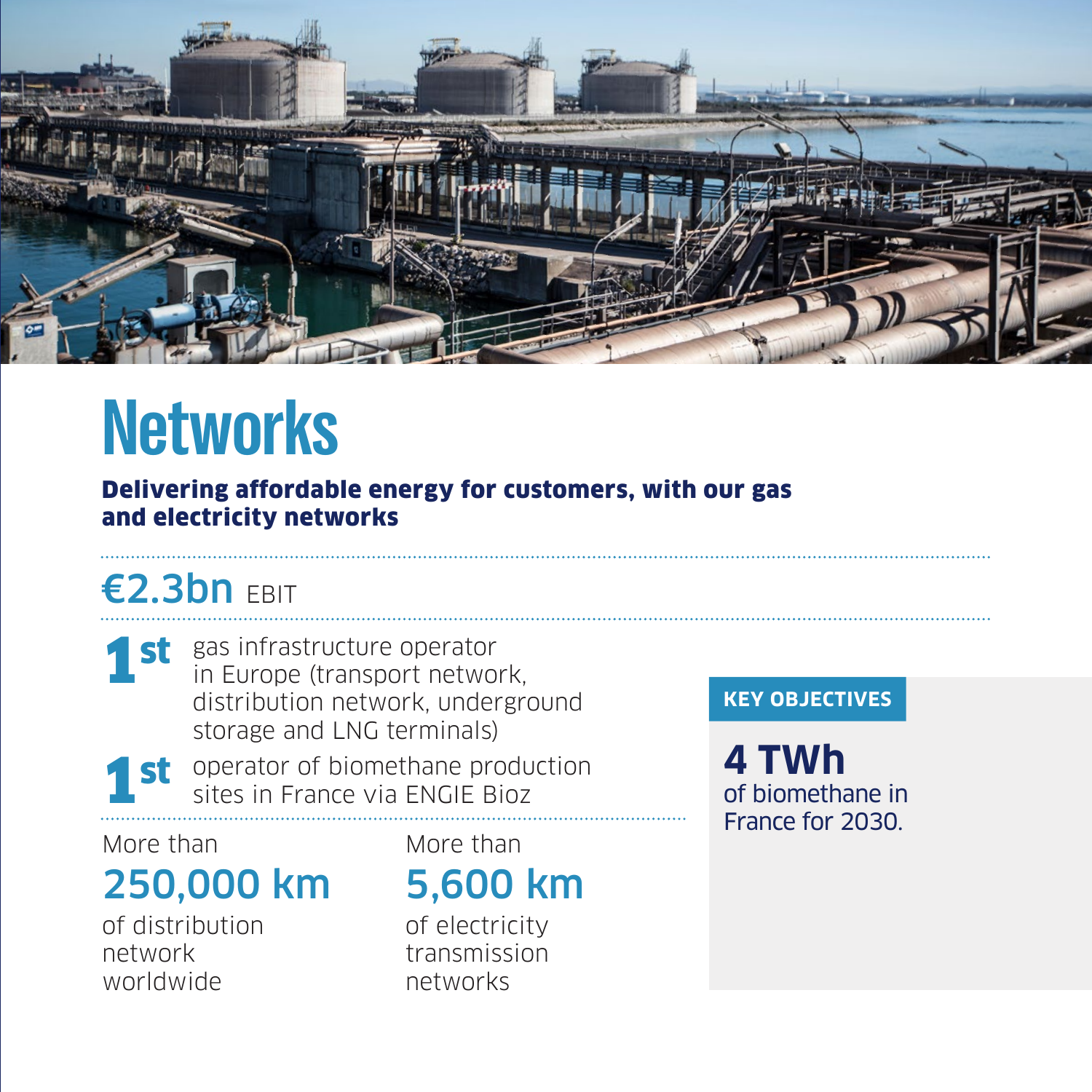

# **Thermal and supply**

Providing flexibility to support the development of renewable energies, supply our clients with energy





## 22 millions €1.4bn EBIT

de contrats BtoC dans 5 pays principaux

### **KEY OBJECTIVES**

Coal phase-out by 2027 worldwide.

Portfolio growth in electricity.

**4 GW** of renewable hydrogen production capacity for 2030.